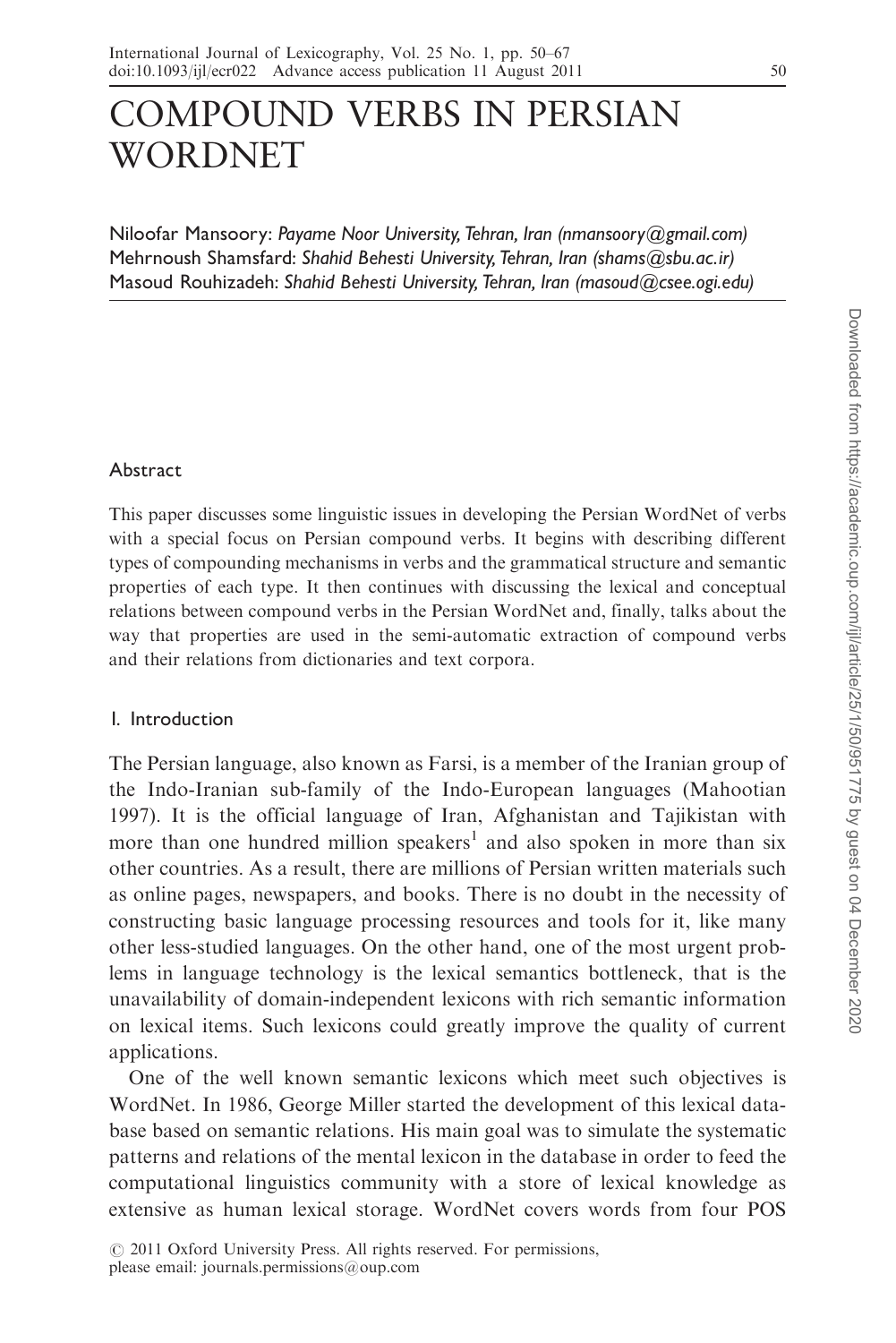(part-of-speech) categories: nouns, verbs, adjectives, and adverbs. The database is organized around the notion of synset (synonym set) between which semantic relations are expressed ([Miller 1995](#page-16-0), [Fellbaum 1998\)](#page-16-0). A synset is a set of words with the same part-of-speech that can be interchanged in a certain context. Synsets are interrelated by means of lexical (word-to-word) relations (such as Antonymy) and conceptual-semantic (synset-to-synset) relations (such as Hypernymy). The relations may relate words within a POS category (such as Synonymy, Antonymy, Hyponymy, Meronymy) or between different categories (such as Attributes and Derivationally related forms).

The result is a large lexical network structured around meaning similarity. The English WordNet, also known as Princeton WordNet (PWN<sup>2</sup>; [Fellbaum](#page-16-0) [1998\)](#page-16-0) is now a mature lexical Ontology which is applied efficiently in a variety of NLP tasks such as word sense disambiguation ([Agirre and Edmonds 2006](#page-15-0)), machine translation, question answering, information retrieval (IR) and so on (Morato et al. 2003).

Figure 1 shows some examples of synsets and relations in Princeton WordNet 3.0. It demonstrates a verbal synset including three synonyms; 'help', 'aid' and 'assist'. This synset has some direct troponyms (three of which are shown in the figure) and a hypernym synset. It is also related to a nominal synset {helper}, by a derivationally related form relation. Each synset has a gloss (description) and some examples to improve the readability and understandability.

- (v) help, assist, aid (give help or assistance; be of service) "Everyone helped out during the earthquake"; "Can you help me carry this table?"; "She never helps around the house"
	- Some direct troponyms
		- (v) facilitate, ease, alleviate (make easier) "you could facilitate the process by sharing your knowledge"
		- (v) serve, attend to, wait on, attend, assist (work for or be a servant to) "May I serve you?"; "She attends the old lady in the wheelchair"; "Can you wait on our table, please?"; "Is a salesperson assisting you?"; "The minister served the King for many years"
		- (v) benefact (help as a benefactor) "The father benefacted his daughter in more ways than she was aware of"
		- (v) help out (be of help, as in a particular situation of need) "Can you help out tonight with the dinner guests?"
		- (v) subserve (be helpful or useful)
	- o direct hypernym
		- (v) support, back up (give moral or psychological support, aid, or courage to) "She supported him during the illness"; "Her children always backed her up"
	- o derivationally related form
		- (n) helper [Related to: help] (a person who contributes to the fulfillment of a need or furtherance of an effort or purpose) "my invaluable assistant"; "they hired additional help to finish the work"

Figure 1: A part of PWN 3.0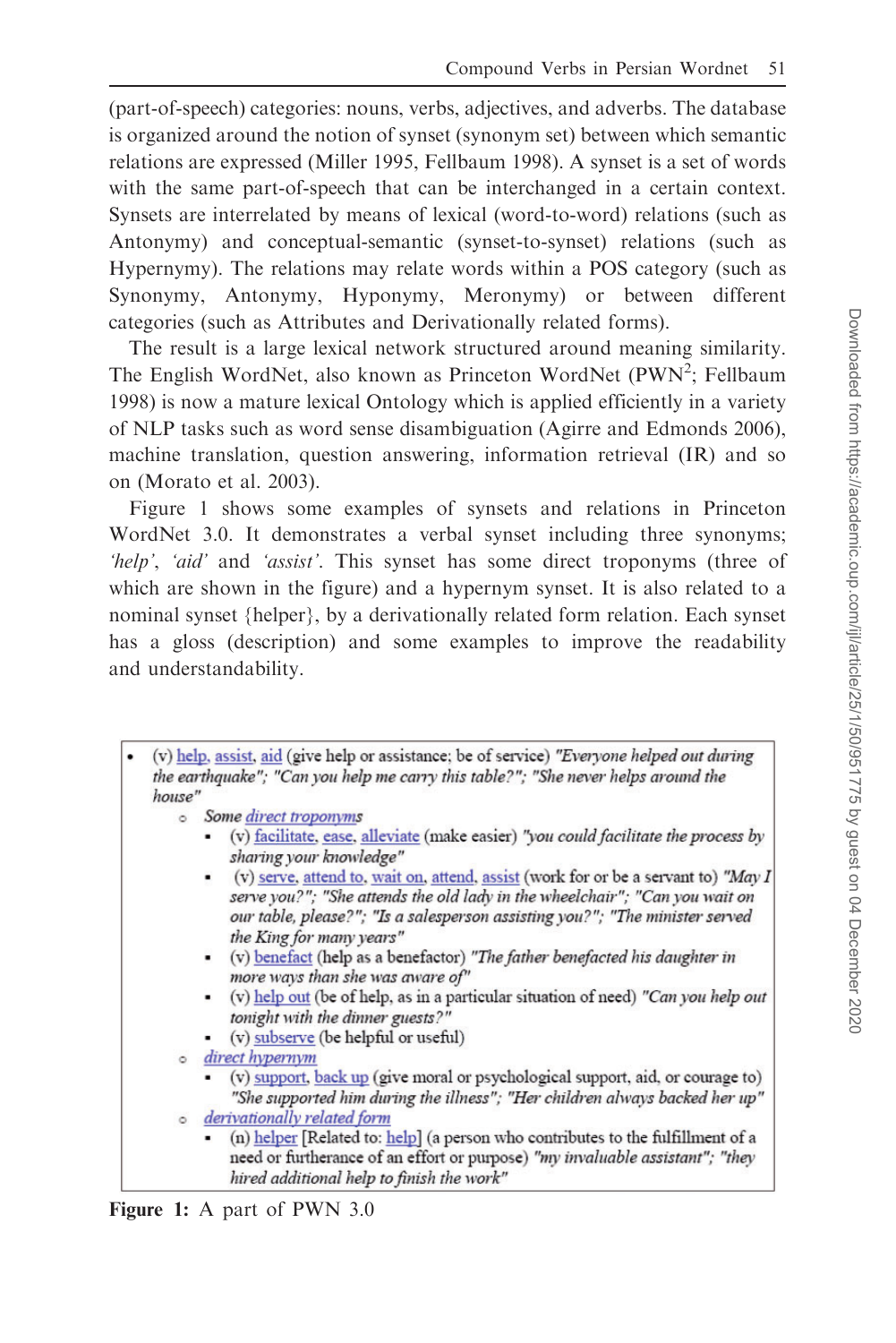Inspired by the success of PWN many languages started to develop their own WordNets, taking PWN as a model. Today, WordNet is developed for more than 40 languages around the world. EuroWordNet, BalkaNet, AsiaNet and WordNets for Dutch, Italian, Spanish, German, French, Czech and Estonian are among them<sup>3</sup>.

Several researchers, such as [Famian and Aghajaney \(2006\)](#page-16-0), [Keyvan et al.](#page-16-0) [\(2006\)](#page-16-0), Rouhizadeh et al. ([2007, 2008](#page-16-0)) and [Mansoory and Bijankhan \(2008\),](#page-16-0) tried to develop a WordNet for Persian. While all of their works include noteworthy theoretical framework for developing a WordNet for Persian, they generally did not address the practical side of the problem. As a result, they were not successful in developing an *actual* WordNet for the language.

In 2008, a large-scale project on building a lexical ontology for Persian called FarsNet was started. It combined the previous works and utilized its own methodologies in developing a wide coverage semantic lexicon. The first phase of FarsNet contains the Persian WordNet for about 18,000 words and phrases organized in about 10,000 synsets [\(Shamsfard 2008a](#page-17-0) and [b](#page-17-0), [Shamsfard](#page-17-0) [et al. 2010](#page-17-0)).

In this paper, we discuss the development of the Persian WordNet of verbs within the FarsNet project. We describe different types of Persian compound verbs, as well as syntactic and semantic properties of each type. We then talk about the way we address the specific characteristics and behaviors of these types in order to develop a semantic lexicon. Finally, we present our method of using such linguistic properties in the automatic extraction of compound verbs and their relations from large text corpora and dictionaries to enrich the Persian WordNet of verbs.

Following this introductory section, the paper continues with four further sections. Section 2 presents some theoretical consideration about compound verbs and their important features. Section 3 introduces the structure of the Persian WorNet of verbs, designed in accordance with the Persian verbal system, and also discusses the reflection of the particularities of Persian compound verbs in a relational semantic framework. In Section 4, we introduce some consequences of the above discussions to be applied to extraction of compound verb synsets and relations in the Persian WordNet. Finally, some conclusions are drawn from the ideas presented in the paper.

### 2. Compound verbs in Persian

Persian verbs can be divided into two major morphological categories: simple and compound verbs. The number of compound verbs is much larger than simple verbs. According to [Mohammad and Karimi \(1992\),](#page-16-0) the maximum number of simple verbs in today's Persian is 115, while [Dabir-Moghaddam](#page-16-0) [\(1997\)](#page-16-0) registered 2500-3000 compound verbs. Some other researchers such as [Megerdoomian \(2002\)](#page-16-0) listed even more compound verbs.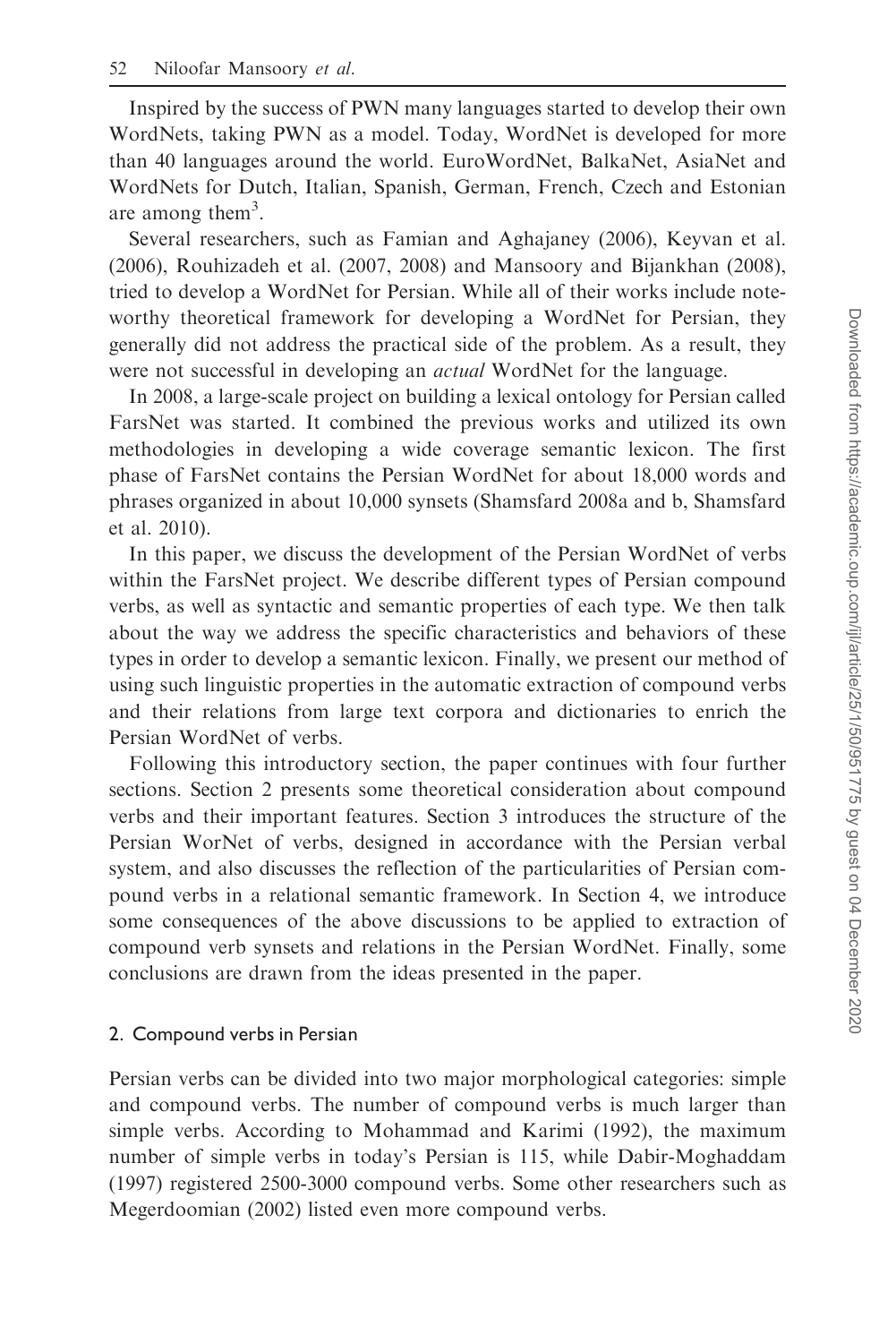Persian compound verbs (also known as complex verbs or light verb constructions) are combinations of a non-verbal element and a verbal (light) verb. The non-verbal elements that precede the light verb, called the preverbal elements, range over a number of lexical and phrasal categories such as noun, adjective, adverb and prepositional phrase.

One of the highly discussed issues in the literature about compound verbs in Persian is the dual nature of these constructions as lexical and syntactic elements. As these verbs have a single word stress and also undergo adjective formation and nominalization processes, some linguists have suggested that they are lexical units. On the other hand, the fact that the verbal and non-verbal elements in these constructions can be separated by adverbs, negation and other inflectional affixes or by auxiliaries, has led some researchers to consider them to be phrasal categories. A detailed study of lexical and phrasal features of Persian compound verbs can be found in [Megerdoomian \(2002\).](#page-16-0) Regarding this duality, some scholars like [Karimi-Doostan \(2005\)](#page-16-0) have studied them in complete syntactical frameworks, and others like [Barjeste \(1998\)](#page-15-0) have tried a lexical approach. Barjeste considers compound verb formation in Persian to be a productive lexical phenomenon that is the outcome of various operations in the lexicon.

In addition to these two trends, and also following the fact that dealing with 'complex predicate' constructions in the frameworks that make a distinction between the 'lexicon' and 'syntax' has posed many problems [\(Ramchand 2008](#page-16-0)), one can find other studies which have adopted a syntactic-semantic approach regarding the Persian compound verbs ([Tabaian 1979, Vahedi-Langrudi 1996,](#page-17-0) [Megerdoomian, 2002](#page-16-0)) and have tried to relate the different features of these verbs to both syntax and the lexicon module and even some have tried to eliminate the syntax-lexicon borderline to describe the dual feature properly. In any case, although the research done on this subject has chosen different theoretical frameworks and perspectives, most of them had one thing in common, that is finding a way to explain the productivity of these constructions and explain the semi-compositional semantic nature observed in them.

The dual and transitional nature of compound verbs is not specific to Persian. As some languages from different language families are reported to have the same feature. For example, Chinese as an isolating language [\(Yin 2010\)](#page-17-0), Japanese as an agglutinating one ([Kageyama 1993](#page-16-0)), Korean [\(Sup Jun 2007](#page-17-0)), and also Hindi [\(Chakrabarti et al. 2008](#page-15-0)), which is more similar to Persian in origin and linguistic features, are all of this kind and the syntactic or lexical nature of their compound verbs have been subject to much controversy among linguists from both theoretical and practical perspectives.

Besides the studies done with a theoretical perspective on Persian compound verbs, one can find others which have been conducted in recent years with practical purposes such as Persian machine translation and construction of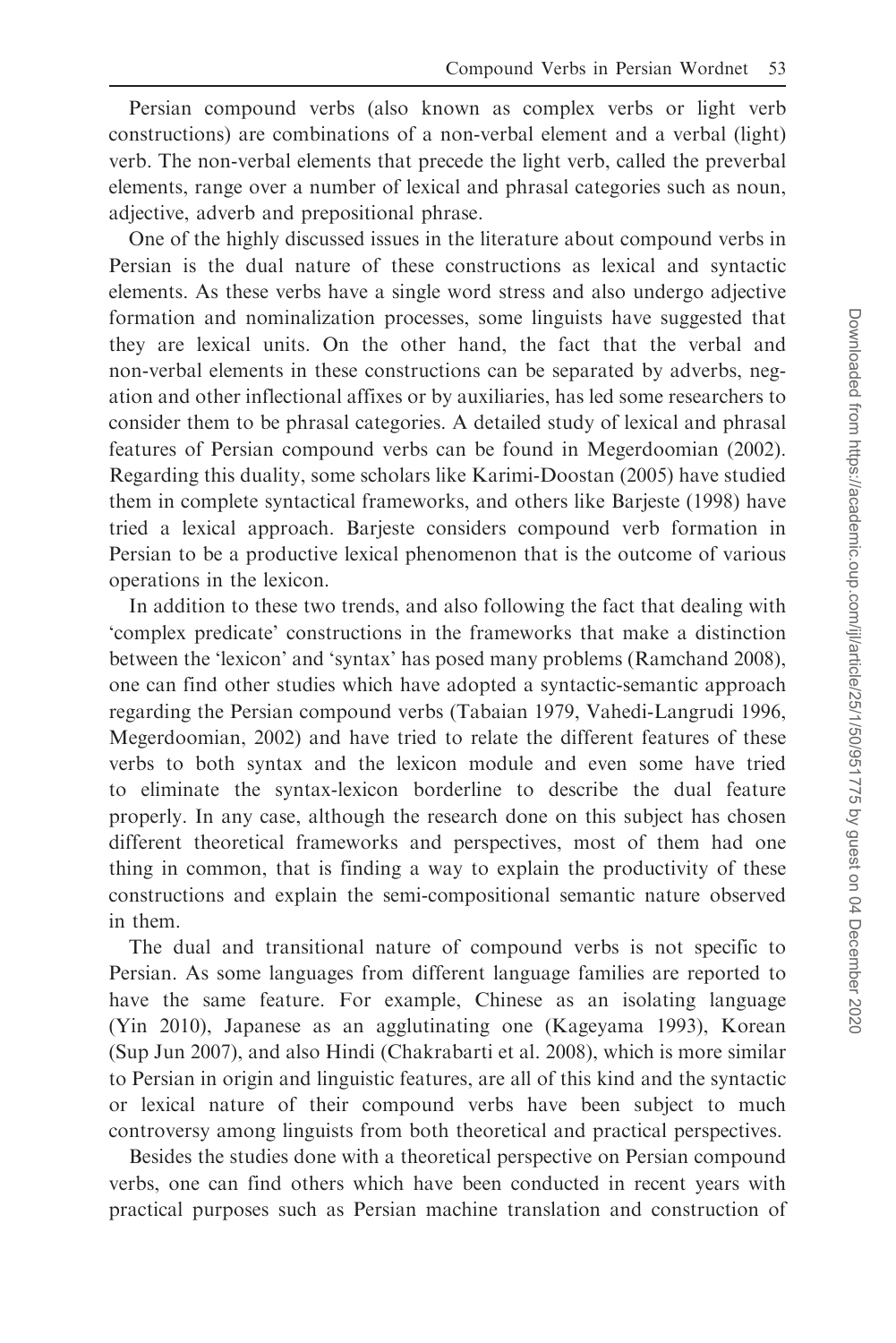semantic web or WordNet ([Megerdoomian 2004](#page-16-0), [Mansoory 2008,](#page-16-0) [Shamsfard](#page-17-0) [et al. 2010](#page-17-0)).

In the following subsections, we briefly review the structure of Persian compound verbs and the different types of compound verb formation and their semantic properties. Also, we discuss the semantic contribution of verbal and the preverbal elements in these constructions. Then the following sections will discuss the consequences of these properties in developing the Persian WordNet.

# 2.1 The structure of Persian compound verbs

As mentioned, Persian compound verbs are a combination of two elements: preverbal and verbal. The verbal elements are usually called 'light verbs' since their semantic content is bleached and their meaning is mostly unpredictable when they are used in a compound verb. kærdæn 'to do', zædæn 'to hit', gereftæn 'to take', shodæn 'to become', dadæn 'to give' and aværdæn 'to bring' are among the most commonly used light verbs in these constructions. Also, the preverbal elements are within the lexical categories noun, adjective, adverb, and the phrasal category prepositional phrase ([Karimi 1997\)](#page-16-0). Some combination patterns for making compound verbs are as follows:

| $1 - Noun + Verb$ :                                 | atæsh zædæn | $(fire-hit)$                                      | 'to burn down'   |
|-----------------------------------------------------|-------------|---------------------------------------------------|------------------|
| 2- Adjective + Verb: <i>talx kardan</i> (bitter-do) |             |                                                   | 'to make bitter' |
| 3- Adverb + Verb: <i>dar gozashtan</i> (off-pass)   |             |                                                   | to die'          |
| 4- Prepositional Phrase $(PP)$ + Verb:              |             |                                                   |                  |
|                                                     |             | <i>az yad bordan</i> (of-memory-take) 'to forget' |                  |

As the examples show, the meaning of the whole verb is not the sum of the meanings of its parts, and the meaning of the verbal element is not clearly represented in the whole.

# 2.2 Compound verb formation processes in Persian

According to [Dabir-Moghaddam \(1997\),](#page-16-0) there are two major types of compound-verb formation in Persian named Combination and Incorporation. These two types of verb formation are described below.

(a) Combination

In this type of compound-verb formation, the non-verbal and the verbal constituent are combined in the following patterns. The Persian examples are shown in front of each item.

Adjective + Auxiliary<sup>4</sup>: *delxor shodæn* (annoyed-become) 'to become annoyed' delxor budan (annoyed-be) 'to be annoyed' delxor kærdæn (annoyed-make) 'to annoy'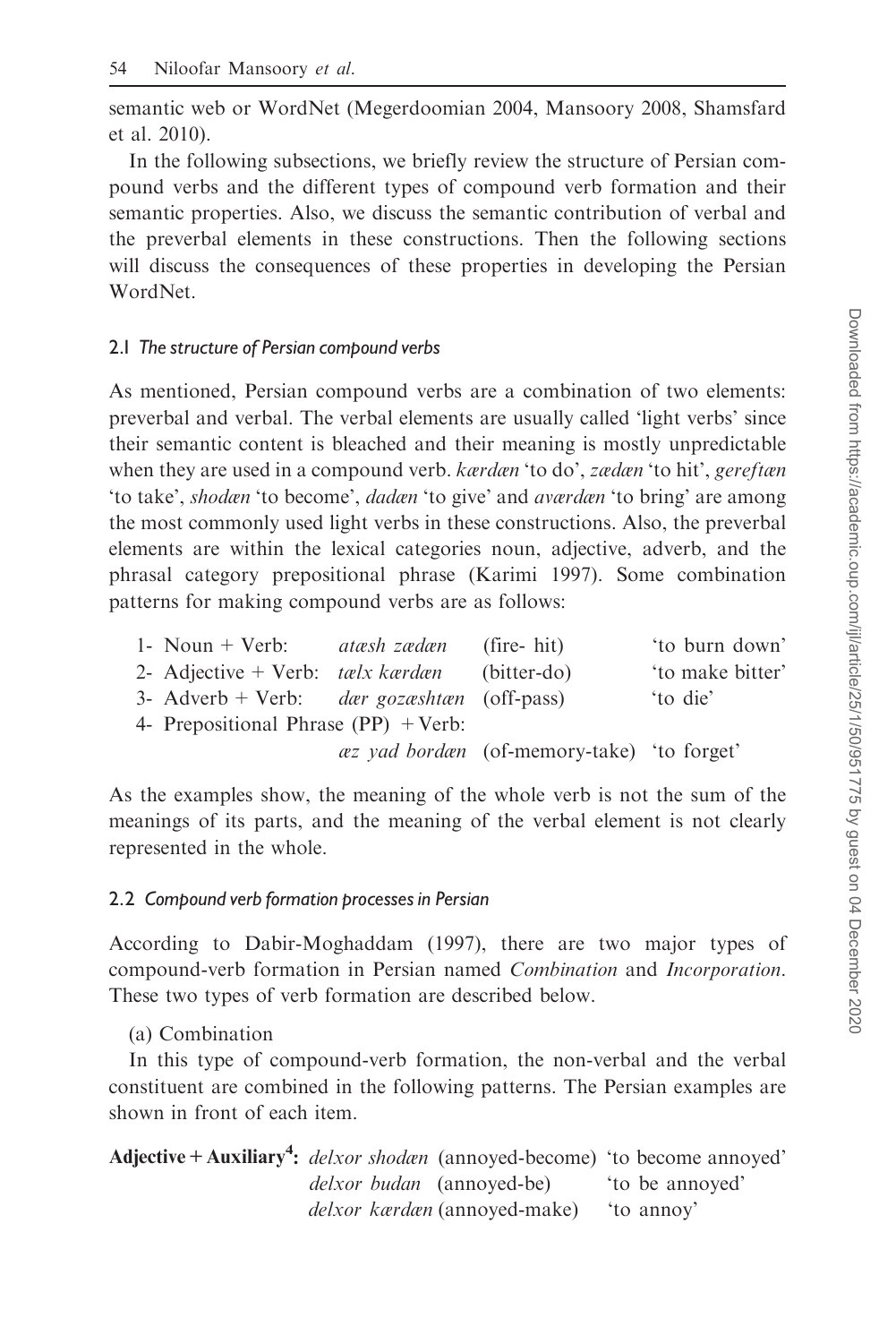| Noun $+$ Verb:                       | zæmin xordan (ground hit)        |                                            | 'to fall' |                  |
|--------------------------------------|----------------------------------|--------------------------------------------|-----------|------------------|
|                                      | <i>dærd gereftæn</i> (pain-take) |                                            |           | 'to feel pain'   |
|                                      | næfæs keshidæn (breath-draw)     |                                            |           | 'to breath'      |
|                                      | <i>dæst dashtæn</i> (hand-have)  |                                            |           | 'to be involved' |
| <b>Prepositional Phrase + Verb:</b>  |                                  |                                            |           |                  |
|                                      |                                  | <i>az beyn borda</i> n (from-between-take) |           | 'to destroy'     |
| $Adverb + Verb:$                     | dær yaftæn                       | $(in-find)$                                |           | 'to perceive'    |
| Past Participle + Passive Auxiliary: |                                  |                                            |           |                  |
|                                      | saxte shodæn                     | (built-become)                             |           | to be built'     |

(b) Incorporation

This type of compound-verb may be formed by the following syntactic patterns:

## Noun  $+$  Verb

## Prepositional Phrase + Verb

But it differs from the previous category in the grammatical role of the noun in the first pattern and omitting the preposition in the second pattern.

In Persian, the direct objects (losing their grammatical marker such as the postposition 'ra') can incorporate with the verb, to create a compound verb [\(Dabir-Moghaddam 1997\)](#page-16-0). The resulting verb is a syntactic-conceptual whole as shown in the following example (modified from [Dabir-Moghaddam 1997\)](#page-16-0):

- (1)(a) ma  $q$ æza -y-e-m-an- ra xord-im (we food-our-pl.- $DOM<sup>5</sup>$  eat-past-we) 'We ate our food'
- (1)(b) ma qæza- xord-im 'We ate food'
- $*(1)(c)$  ma qæza -ye-man xord-im (we food-our-pl. eat-past-we)
- (1)(d) ma qæza ra bimowqe xord-im (we food-DOM untimely eat-past-we) 'We ate food untimely'
- \*(1)(e) ma qæza bimowqe xord-im (we food untimely eat-past-we)

These examples show that we can incorporate the direct object in  $(1)(a)$  to make an incorporated compound verb as in  $(1)(b)$  and the incorporated noun is part of the new compound verb and cannot be separated either by possessive pronouns (compare  $(1)(a)$  and  $(1)(c)$ ) or by an adverb (compare  $(1)(d)$  and (1)(e)). In direct object incorporation, the argument structure of the verb changes and the transitive verb changes to an intransitive one, as a result of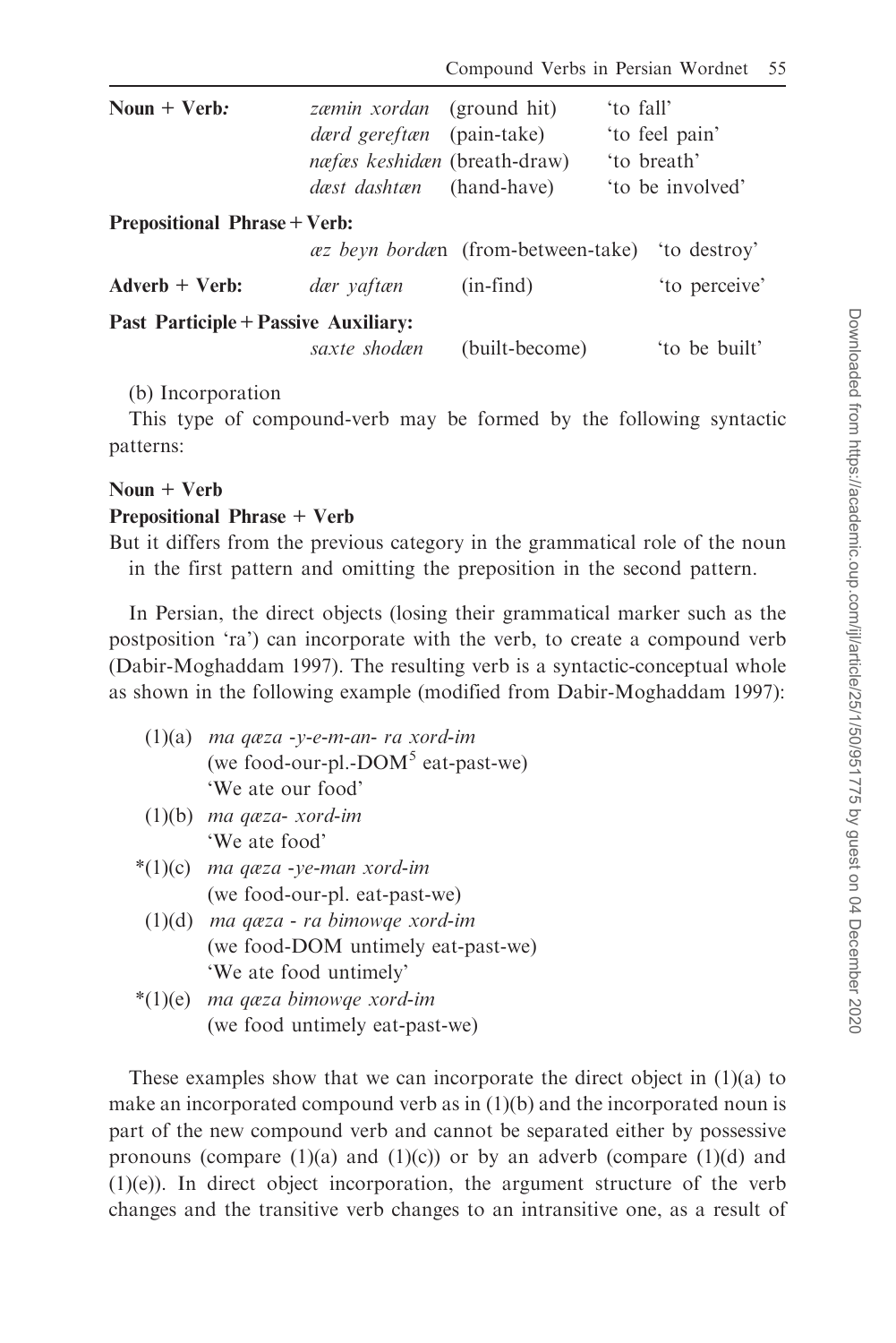incorporation. In addition to direct object incorporation, some prepositional phrases can also incorporate with verbs. Here, the proposition disappears after incorporation:

(2)(a) an-ha be zæmin xord-ænd (that-pl. to ground hit<sup>6</sup>-past-they) 'They fell to the ground.' (2)(b) an-ha zæmin xord-ænd (that-pl. ground hit-past-they)

'They fell down.'

Since the focus of this paper is mainly on the Persian WordNet of verbs, the reader can refer to [Dabir-Moghaddam \(1997\)](#page-16-0) for more detailed phonological, syntactic and semantic arguments for the incorporation process in Persian verbs.

#### 2.3 Compound verbs semantics

As far as the semantic behavior of the different types of compound verbs is concerned, there is a wide disagreement among scholars. [Dabir-Moghaddam](#page-16-0) [\(1997\)](#page-16-0) shows that the verbal constituent has transparent meaning in one type of Incorporation -'Direct Object Incorporation'- and in one type of Combination -'Adjective + Auxiliary' combination. In other words, in these types of compound verbs, the meaning of the compound unit is the summation of the meanings of its verbal and its non-verbal constituents. In the other processes, however, there is a metaphorical extension and/or semantic bleaching of the verbal constituent of the compound, that is, the meaning of the whole compound cannot be considered to be the summation of its units. While some scholars, such as [Mohammad and Karimi \(1992\),](#page-16-0) have suggested that the verbal elements are semantically empty, others like [Vahedi-Langrudi](#page-17-0) [\(1996\)](#page-17-0), [Karimi-Doostan \(1997\)](#page-16-0), and [Barjeste \(1998\)](#page-15-0) have stated that the light verbs contribute the aspectual meaning of the compound verbs but the argument structure of the compound verb is not based on the semantic content of the light verb. On the other hand, the thematic structure of the whole verb is the outcome of the semantic content of both the verbal and non-verbal element [\(Karimi 1997](#page-16-0)). That is why the compound verbs which are created by combination are not semantically considered to be merely non-compositional, but semi-compositional.<sup>7</sup> What is important is that in the case of transparent compound verbs although the meaning of the whole verb is actually the combination of its parts, as [Dabir-Moghaddam \(1997\)](#page-16-0) stressed, this group of verbs is just like other non-transparent compound verbs in that they semantically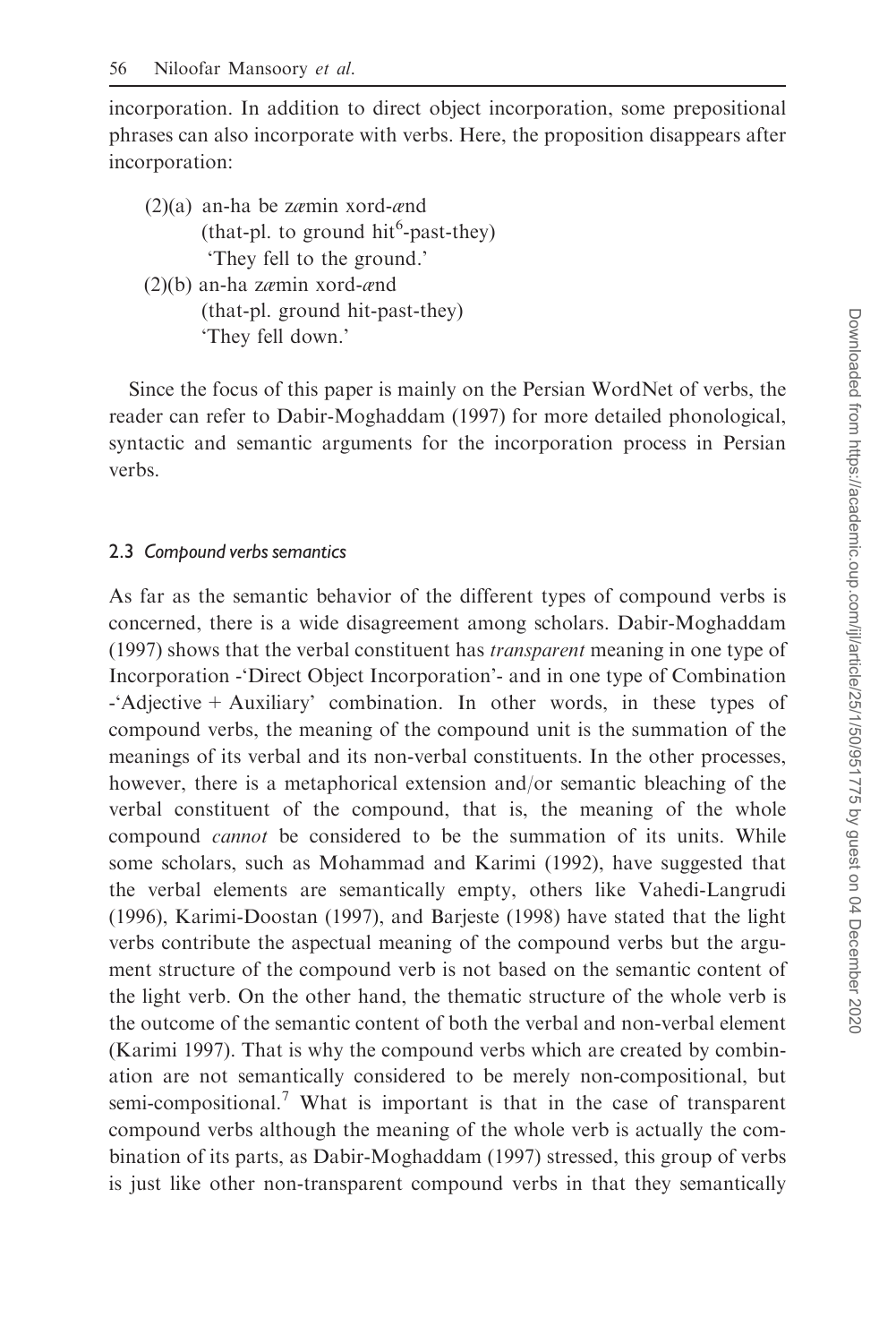constitute a conceptual whole. For example, the sentence  $(3)(a)$  below contains an independent direct object which is incorporated in (3)(b).

- (3)(a). Mina zæhr-ra be Hæsæn dad (Mina poison-DOM to Hæsæn gave) 'Mina gave the poison to Hasan'
- (3)(b). Mina be Hæsæn zæhr-dad. (Mina to Hæsæn poison-gave) 'Mina poisoned Hasan'

As is clear in the English translation of each sentence, when the direct object is incorporated with the verb (3)(b), the outcome is a compound verb with the whole meaning *(to poison)* in which the combined nominal element no longer retains its definiteness and provides some semantic meaning.<sup>8</sup> In other words, it has a general meaning and does not refer to specific one (specific poison in this case); it has lost its referential feature as a noun becoming part of the verbal meaning of the compound verb. As shown in the translation, the compound verb in this case corresponds to a specific English verb (to poison), not to a phrase (give the poison).

## 3. The PersianWordNet of verbs

In the FarsNet project, as in every other WordNet project, the theoretical framework is a relational-semantic one with some lexicographic considerations. Our main goal is to find a way to represent the productive and semicompositional nature of Persian compound verbs using the possibilities made available by relational-semantics. Also because the project aims at building a bilingual English-Persian semantic lexicon, we have tried to present some language specific semantic relations that represent the important differences existing in verbal systems of these two languages.

An important issue of concern to FarsNet developers, in particular in the construction of the verbal hierarchy, was the question of whether to include transparent compound verbs as lexical entries in the verbal synsets. It seems that the issue has not posed a challenge just to FarsNet developers. [Chakrabarti et al. \(2008\)](#page-15-0) address a similar issue in the construction of the Hindi WordNet. In the process of automatic extraction of the Hindi compound verbs in their data base, they divide the Hindi  $V+V$  sequence into two groups: those that are formed in the syntax and those that are formed in the lexicon. They call the later group true Complex Predicates (CPs) because they function as single semantic units. As such, they are included in the Hindi WordNet. The former group is excluded from the lexical knowledge base because, as they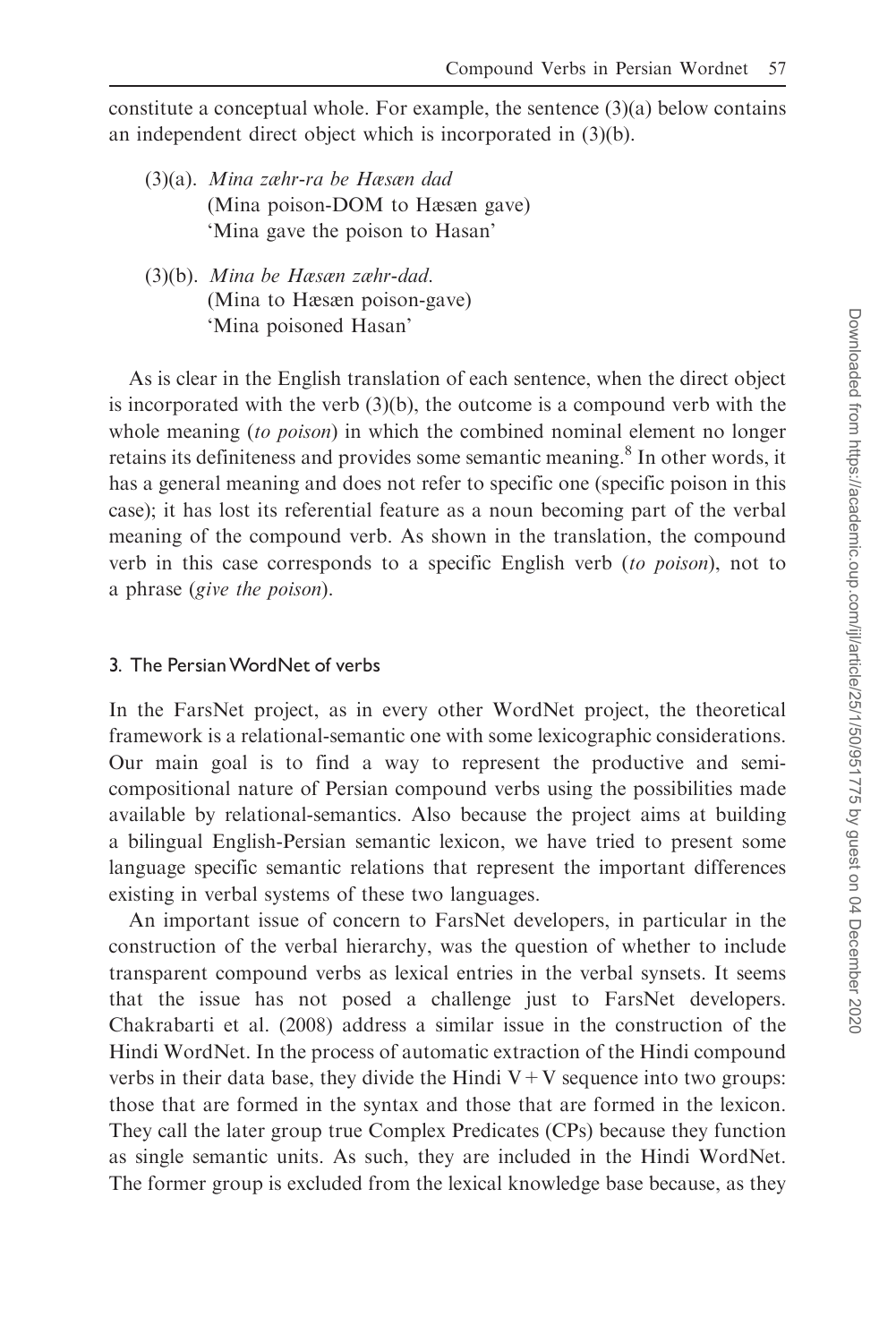have stated, each verb in these constructions behaves as if it is an independent syntactic and semantic entity.

Addressing the issue in FarsNet, what makes the situation different with Persian compound verbs that are the outcome of direct object incorporation (as a syntactic operation), is that in contrast with syntactic compound verbs in Hindi, these Persian compound verbs function as a single semantic and syntactic unit and act as a semantic whole.

On the other hand, we can assume that 'Adjective  $+$  Auxiliary' produce 'transparent compounds' since the meaning of verbal and non-verbal constituent does not change. In other words, these kinds of compounds are directly derived from the combination of adjectives and auxiliaries. Since this is a rule-based mechanism, it would help us to define a general rule in the grammar level and avoid including such transparent compounds in the lexicon unless some specific conditions are met.

The meaning of the verbal and non-verbal constituents remain transparent also in the 'Direct Object Incorporation', however, as opposed to the 'Adjective + Auxiliary' compounds, this is not a productive process and we cannot always incorporate a direct object of a verb to make a compound verb.

There are some disagreements between researchers on assuming transparent compound verbs (incorporations) as lexical units or syntactic units. Entering these verbs in the lexicon enlarges it and affects the performance of management and retrieval. But on the other side, adding them to the lexicon improves the power of NLP systems which use this resource by providing more semantic knowledge. So we should reach to a practical tradeoff in this problem. The clue which guides us in selecting the most proper framework for our work is that we are using these theories to develop a Persian WordNet to be used in natural language processing applications. Entering the compound verbs into the lexicon and putting them in synsets and holding the lexical and conceptual relations among them facilitate semantic processing of the input texts by a machine. So we prefer to obey the theories which assume compound verbs as lexical units for those who can participate in a synset along with other compound or simple verbs. Following this fact, we have decided to include Persian compound verbs that are semantically transparent and constitute open sets (i.e. compounds formed through direct object incorporation and compounds that are the result of the combination of adjectives and auxiliaries) in the Persian WordNet of verbs as separate lexical entries and as members of verbal synsets in the database if one of the following conditions is applied:

- (1) if they participate in a synset along with other compounds (non-transparents) or simple verbs;
- (2) if the transparent compound of the kind 'Adjective + Auxiliary' has also a non-transparent, idiomatic meaning. For example the compound verb siyah kærdæn (black making) 'to make black' is transparent but it has a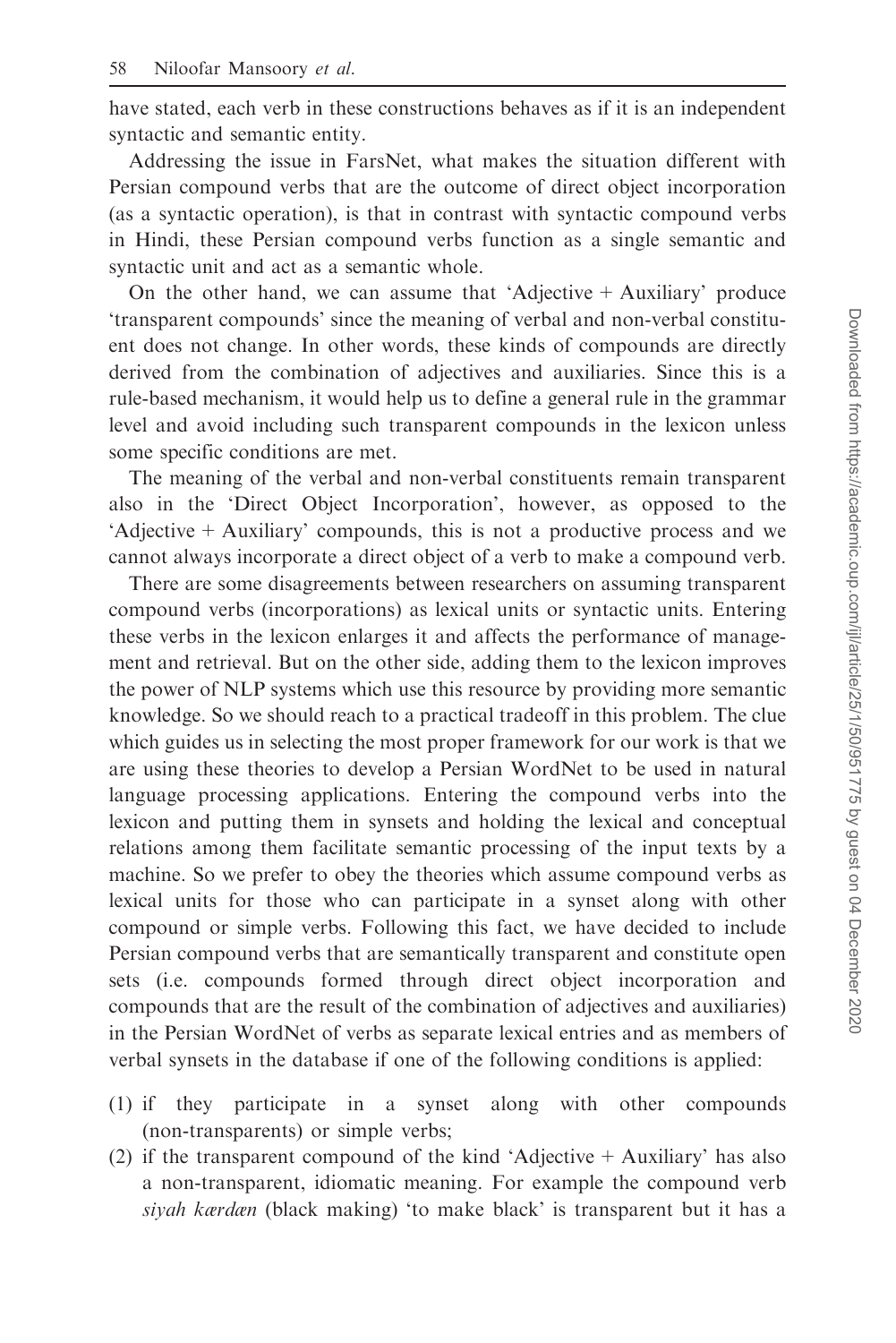second non-transparent meaning 'to deceive someone', so it is better to enter these kinds of verbs in the lexicon to show their different meaning by inserting them in different synsets;

(3) if their equivalent synset is present in the English WordNet and deleting this compound verb from Persian lexicon causes a gap between Persian and English WordNets.

For example, we have *mohtaj* 'needy' as an adjective which can be incorporated with budan 'to be' and make the compound verb mohtaj budan 'to be needy'. Although it is a transparent compound, we add it to the lexicon as it has synonyms from other constructions such as *niaz dashtan* (need have) meaning 'to be needy'. The whole synset will have an equality relation to the verbal synset {need} in PWN.

According to the above mentioned properties, we define two new relations for Persian compound verbs. The first one is TRANSPARENT COMPOUND relation, which is held between the verbal and non-verbal constituent of the compound verbs which are combination of adjective or past participle and the auxiliary. Here the meaning of the compound verbs is transparent and it is the summation of the adjective or past participle and the following auxiliary. It must be noted that in cases in which the compound verb is a combination of adjective and auxiliary but has an idiomatic meaning, this relation is not defined between the adjective and the verbal element. So this relation can distinguish the transparent cases such as siyah kærdæn (black making) 'to make black' from other idiomatic meanings of the same verb like siyah kærdæn (black making) meaning 'to deceive someone'.

We also define the TRANSPARENT INCORPORATION relation between the verbal and non-verbal constituents of the compound verbs which are formed by direct object incorporation. The meaning of these verbs is also transparent.

Including Persian transparent compounds in the database and defining these two language specific relations in FarsNet, can help us achieve two important objectives. First, to define a formal means in the database that systematically distinguishes transparent and opaque compounds and also paves the way for the automatic extraction of other possible transparent compounds in a Persian Corpus and adding them to the lexical database. Second, because the project aims at building a bilingual English-Persian semantic lexicon, by inserting the transparent compound verbs as separate semantic verbal concepts in the Persian WorNet of verbs, we can achieve a maximum level of matching between English and Persian.

The construction of the verb hierarchy in FarsNet, like its other parts, follows a top-down strategy on an expand methodology to achieve a high level of overlapping between English and Persian, at least in the highest levels of the hierarchy.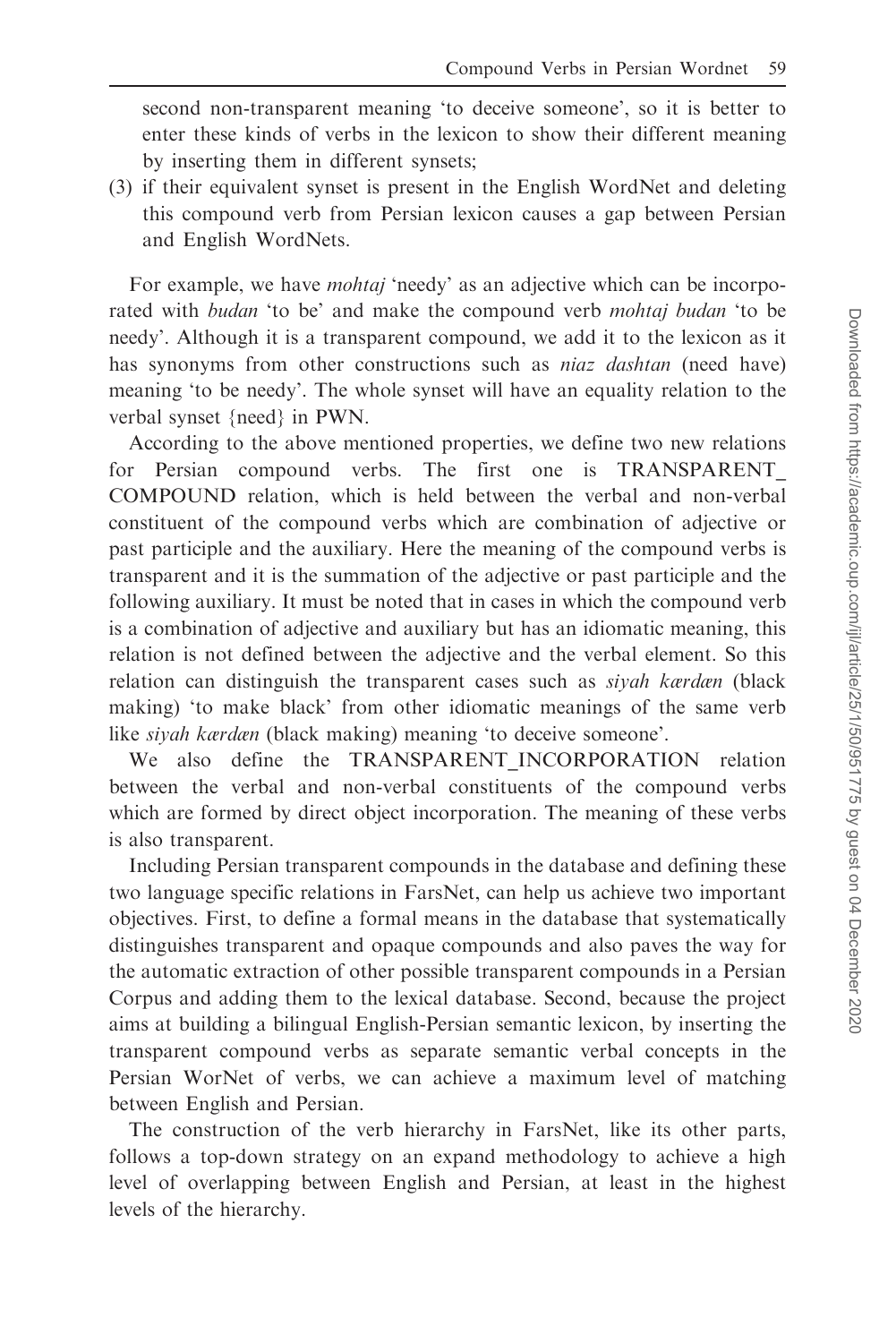In our current project, we are linking our verbal synsets with basic relations such as synonymy, hypo/ hypernymy, antonymy and the cause relation As the hypo/ hypernyms are constructed along with the structure of PWN and its verbal hierarchy, it is clear that in most of the cases there is a one-to-one correspondence between the two languages; Persian and English. However in the antonymy and cause relations there are some language specific features which affect the structure of the Persian hierarchy and the way these relations are determined among the Persian verbal synsets. To elaborate on these points in the following two subsections, we briefly discuss the causation and antonymy features in Persian compound verbs and their effect in structure and construction process of the Persian verbal hierarchy.

# 3.1 Cause relation in the Persian WordNet of verbs

In the literature on the causative construction in Persian, the relation between compound verbs and the concept of causation has been the subject of interest [\(Dabir-Moghaddam 1982](#page-16-0), [Golfam and Bahrami-Khorshid 2009\)](#page-16-0). Based on Comrie's typological framework on causative constructions ([Comrie 1992](#page-15-0)), [Golfam and Bahrami-Khorshid \(2009\)](#page-16-0) have classified the Persian causative construction into three main classes: morphological causative, lexical causative, and analytic causative.<sup>9</sup> As our interest is in building the lexicon, and the last class concerns purely syntactic constructions, we just review the two first classes. Morphological causatives include two subclasses:

- (a) simple morphological causatives, and
- (b) compound morphological causatives.

In the first form, the causative predicate differs from its non-causative counterpart by the inclusion of the suffix '-an'. In other words the suffix '-an' is added to a non-causative simple verb and changes it to a causative predicate:

(4) pæridæn 'to jump' / pærandæn<sup>10</sup> 'to make someone/something jump'

Compound morphological causatives which are the most productive causatives in Persian, utilize the auxiliary kærdæn 'to make' to mark a causative compound verb. This replaces the auxiliaries budæn 'to be' and shodæn 'to become' found in non-causative forms:

(5)  $tælx$  budæn (bitter being) 'being bitter' and  $tælx$  shodæn (bitter becoming) 'becoming bitter' / tælkh kærdæn (bitter making) 'making bitter'

In 'lexical causatives', which are divided into three subclasses, the relation between the causative verb and non-causative verb is unsystematic and cannot be handled with systematic lexical rules. Among the three kinds of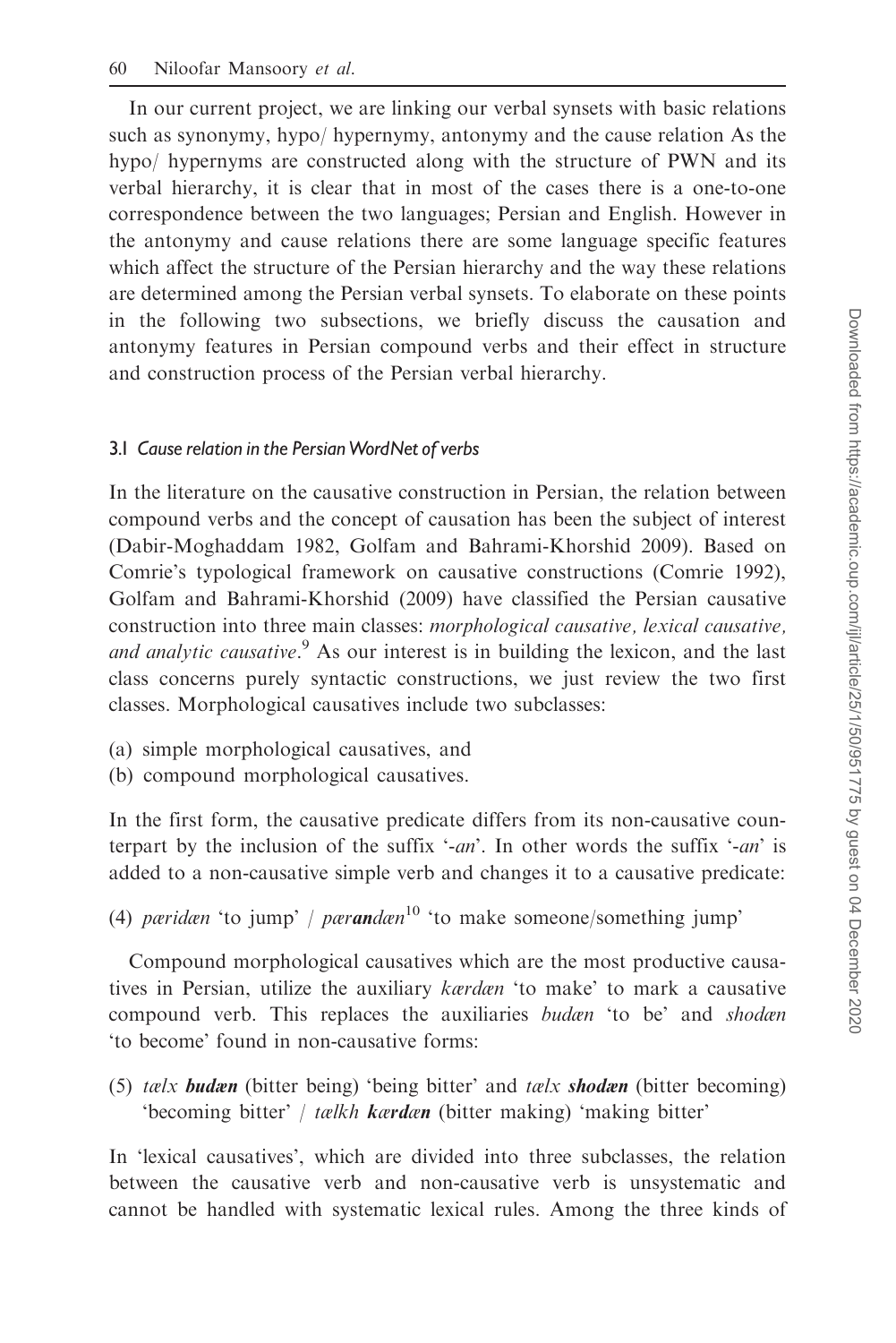lexical causatives, which are 'identical lexical causatives', 'non-identical lexical causatives' and 'compound non-identical lexical causatives', the third one refers to those causative verbs which are the result of replacing a light verb with another one. But this substitution does not follow a regular and general pattern:

- (6) atash gereftan (fire catch) 'to catch fire' / atash zadan (fire hit) 'to fire or to burn down'
- (7) yad gereftæn (memory catch) 'to learn'/ yad dadæn (memory give) 'to teach'

As these examples show, it is possible to substitute the light verb gereftæn 'catch' with zadæn 'hit' to make the compound verb causative and in other cases you replace the same light verb with dadæn 'give' to reach the causative verb and a general pattern cannot be found.

So it can be seen that, as in English, Persian has lexicalized causative pairs. However, due to the above mentioned morpho-semantic patterns among Persian simple and compound verbs, the number of Persian causative pairs is very high and there is no one-to-one mapping between PWN and the Persian WordNet. For example, the pair lærzidæn/ lærzandæn 'shake/ cause to shake', which belongs to the category of simple morphological causatives, has no corresponding pair or cause relation in the PWN. Instead, just one English verb 'shake' with two senses (causative and non-causative) are fused in one synset, and the separate senses are available only in the definition '*move or* cause to move back and forth'. But regarding the corresponding Persian concepts, because we have two different lexical items we construct two different synsets and relate the causative one to the other by means of the cause relation.

'Compound non-identical lexical causatives', are also difficult to map directly to the PWN. For example, Farsi replaces kærdæn 'make or do' with shodæn 'become' in?ævæz kærdæn (exchange make) 'change: cause to change'/ ?ævæz shodæn (exchange become) 'change: undergo a change' and also dædæn 'give' with kærdæn 'do' in ta?ghir dædæn (change give) 'change: cause to change' / ta?ghir kærdæn (change do) 'change: undergo a change' to make non-causative and causative forms. English synsets which represent the same concepts contain only a cause relation between the two synsets {change2} and {change1} without separate lexical items. The interesting point which causes a clear difference between English verbal synsets and Persian one with respect to cause relation is that because in most of the cases in English there is no morphological realization for causation, this semantic relation is ignored and both causal and non-causal meaning are presented with one verb or synset. For example {open1} is defined as 'cause to open or to become open' in WordNet 0.3. So in the construction of its equivalent synsets in FarsNet, because there are two different lexical entries for both causative and non-causative meanings, we have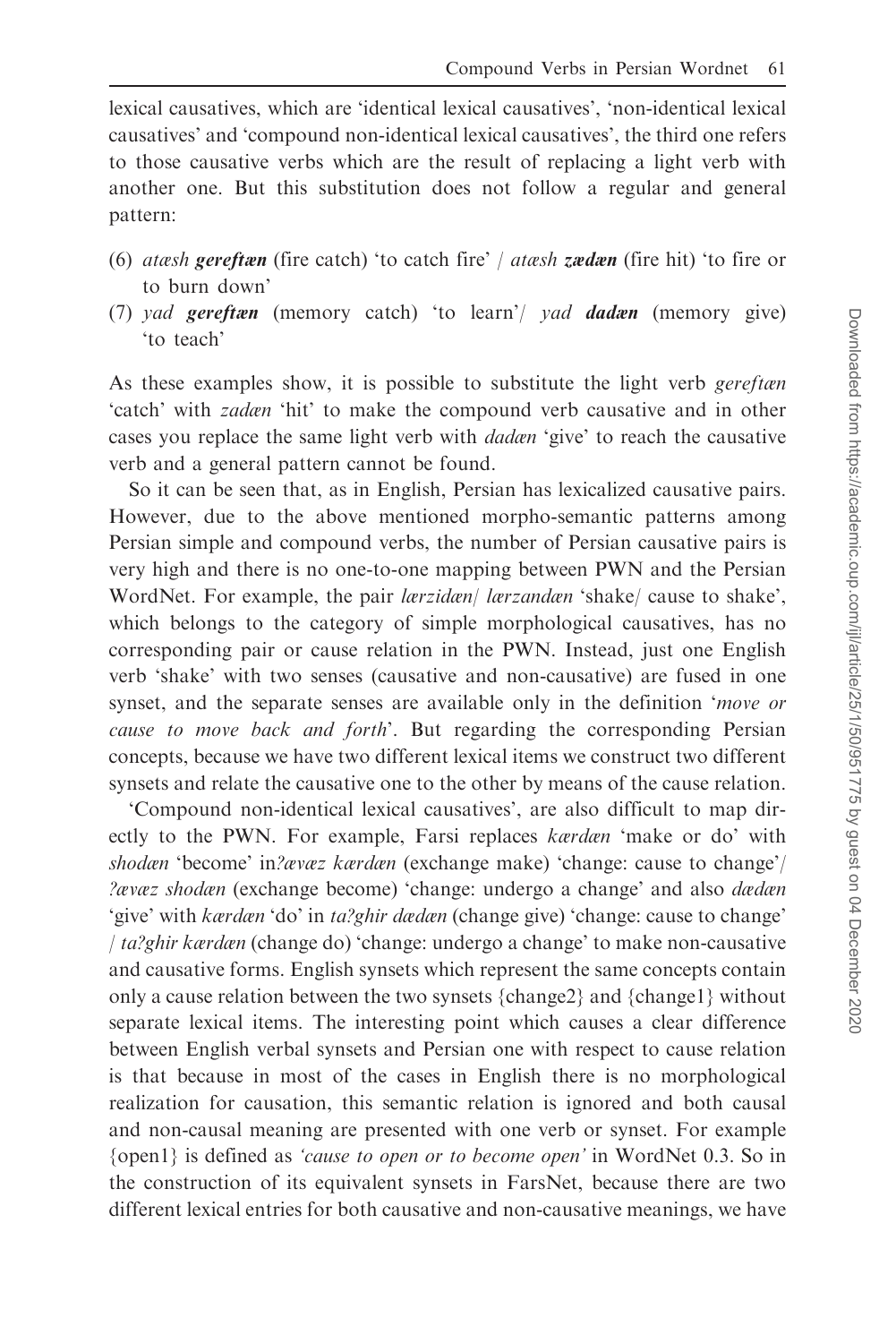made two different synsets and linked the one to the other by means of the cause relation.

For 'compound morphological causatives' a regular morphological rule may be used to determine the cause relation between the two synsets in FarsNet. We therefore apply a semi-automatic method to add these forms.

#### 3.2 Antonymy relation in the Persian WordNet of verbs

In determining the antonymy relations among the verbal synsets in the Persian WordNet, we found that in most of the cases, when the verbs are compound and their preverbal elements are adjectives and nouns, existence of antonymy between the two adjectives or nouns will lead us to connect the two verbs with the same lexical relations. For example, since the nouns dorugh 'lie' and rast 'truth' are antonyms, the compound verbs dorugh goftæn (lie tell) 'to lie' and rast goftæn (truth tell) 'tell the truth' are linked with the same lexical relations. As our project proceeds and we have enough coverage for nouns and adjectives, using this morpho-semantic information will prove helpful in the semi-automatic extension of our verbal net.

#### 4. Toward automatic extraction of verbs and their relations

In the previous sections, we discussed the properties of Persian compound verbs. In this section, we talk about the consequences of these properties which are used in the semi-automatic building of the Persian WordNet, particularly by generating possible candidates of verbs and their relations. The consequences are used in two major parts: extracting new verbs and extracting new relations.

Extracting new compound verbs from existing ones: In 'Direct Object Incorporation', since the non-verbal constituent is in fact the direct-object of the simple verb (i.e. the verbal constituent), the hypernyms, hyponyms and co-hyponyms of it are good candidates for being the potential direct object of that simple verb. We can use this property for generating a list of potential compound verbs from such potential objects, assuming that they *can* be incorporated with the verbal element. The generated verbs are not necessarily real compound verbs and we need to revise them either manually or by looking for them in dictionaries and text corpora. For example, the verb qæza xordæn (food eating) has the non-verbal component  $q\alpha z a$  'food' which has a hyponym nahar 'lunch' and so the verb nahar xordæn (lunch eating) can be a candidate for being a compound verb. Finding nouns like nahar-xori 'place in which we eat lunch' from this combination indicates that this may be considered a compound verb. In some cases, the candidate is a compound verb with an idiomatic meaning. For example considering *nan* 'bread' as a hyponym of  $q$ *a* $z$ *a*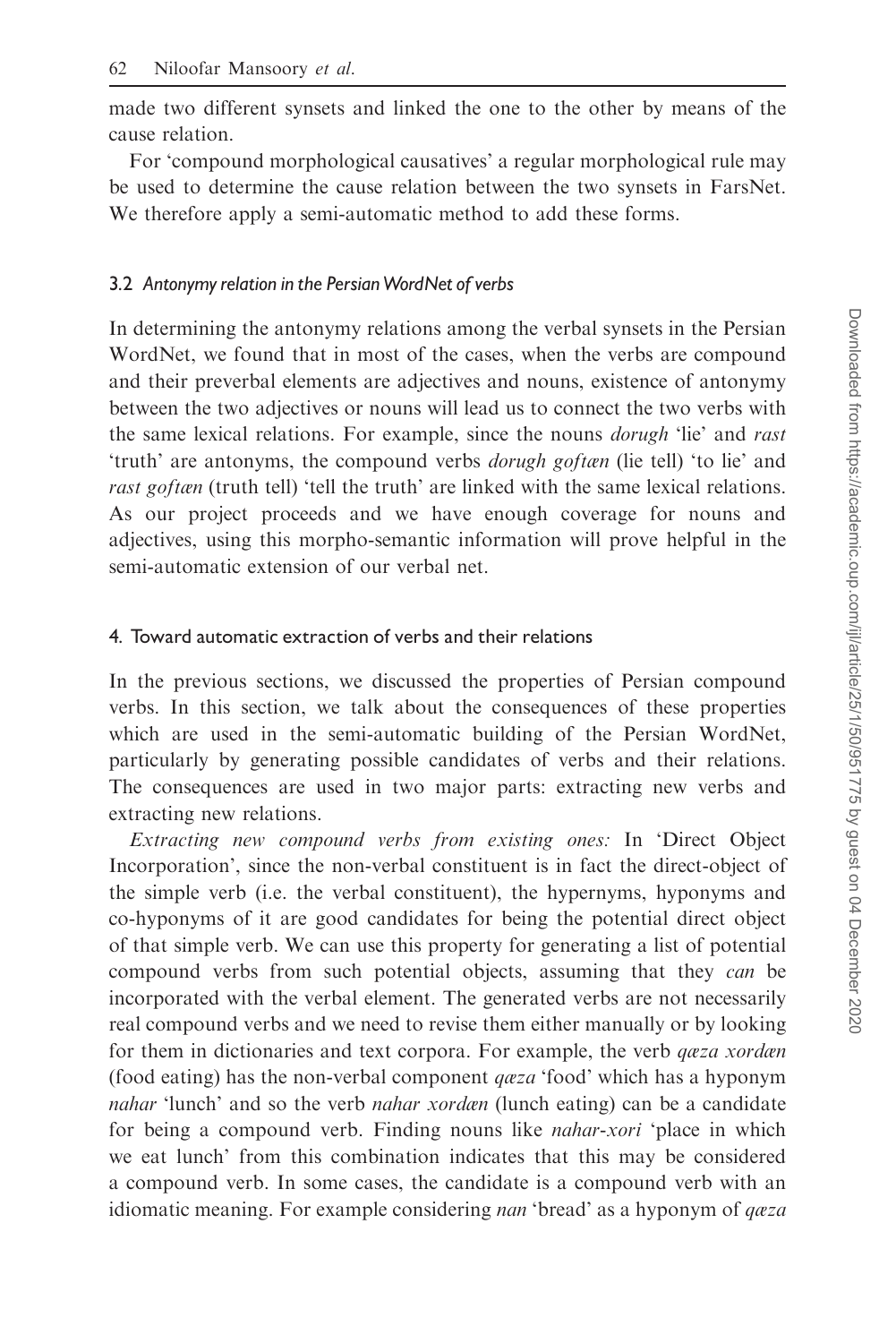'food', we may build the verb nan xordæn (bread eating) which is a compound verb with a new idiomatic meaning 'to earn money or to spend money'.

Extracting new relations: In general, one can say that every relation and characteristic of the non-verbal constituents of compound verbs (which do not have idiomatic meaning) may be transferred to the whole compound verb as well. For instance, the compound verb c1 isa compound verb c2 (which means that c1 is the hyponym of c2 and c2 is the hypernym of c1) if there is an isa (hyper/hyponymy) relation between the preverbal part of c1 and the preverbal part of c2 and their verbal parts are equal (transferring hyper/ hyponymy relationship). This is true if the relation between preverbal parts is synonymy or antonymy and sometimes for meronymy. Thus, we can infer the following relation discovery heuristic rules in the semi-automatic development of the Persian WordNet:

- (a) Synonymy discovery: Considering two compound verbs  $c_1$  and  $c_2$  in which  $p_i$  and  $v_i$  are the preverbal part and the simple (light) verb of  $c_i$  respectively, we can infer that  $c_1$  and  $c_2$  are synonyms if  $p_1$  is equal to or a synonym of  $p_2$  and  $v_1$  is equal to or the synonym of  $v_2$ . As an example for having synonym non-verbal components and equal light verbs, consider the combination of the nominal synset {zærær, xesaræt 'loss'}-which includes two synonym nouns- with the identical verbal component zædæn 'to hit, to make' which makes the verbal synset {zærær zædæn, xesaræt zædæn 'to damage'} including two synonym compound verbs. As another example for having synonymous nonverbal and verbal components, consider the verbal component synset {kærdæn, Gozardæn, goftæn 'to do'}, which can be added to the nominal synset {Sokr, sepas 'thanks'} and create the verbal synset {Sokr kærdæn, sepas gozardæn, sepas goftæn 'thanks giving'}.
- (b)  $Hypernym/Hyponym (troponymy) discovery: There is a hypernym relation$ between two compound verbs if there is such a relation between their preverbal parts and equality or synonymy between their light verbs. For example, considering the nouns harekat 'movement' and rej?at or *moraje?æt* 'return', which participate in a hypernym relation, leads to the compounds hærekæt kærdæn 'to move' and rej?æt kærdæn or moraje?æt kærdæn 'to return', which have a hypernym relation as well. There is also a hyponymy/hypernymy relation between the verbal constituent and the whole compound verb in all transparent compounds. In other words, the transparent compound verb is the Hyponym of its verbal constituent. For example the compound verb qæza khordæn 'to eat food' is a hyponym of its light verb khordæn 'to eat' and also qæza dadæn 'to feed' is a hyponym of its light verb dadæn 'to give'.
- (c) Causative relation discovery: In many cases, causative relations are among synsets whose verbal components have causative relations with each other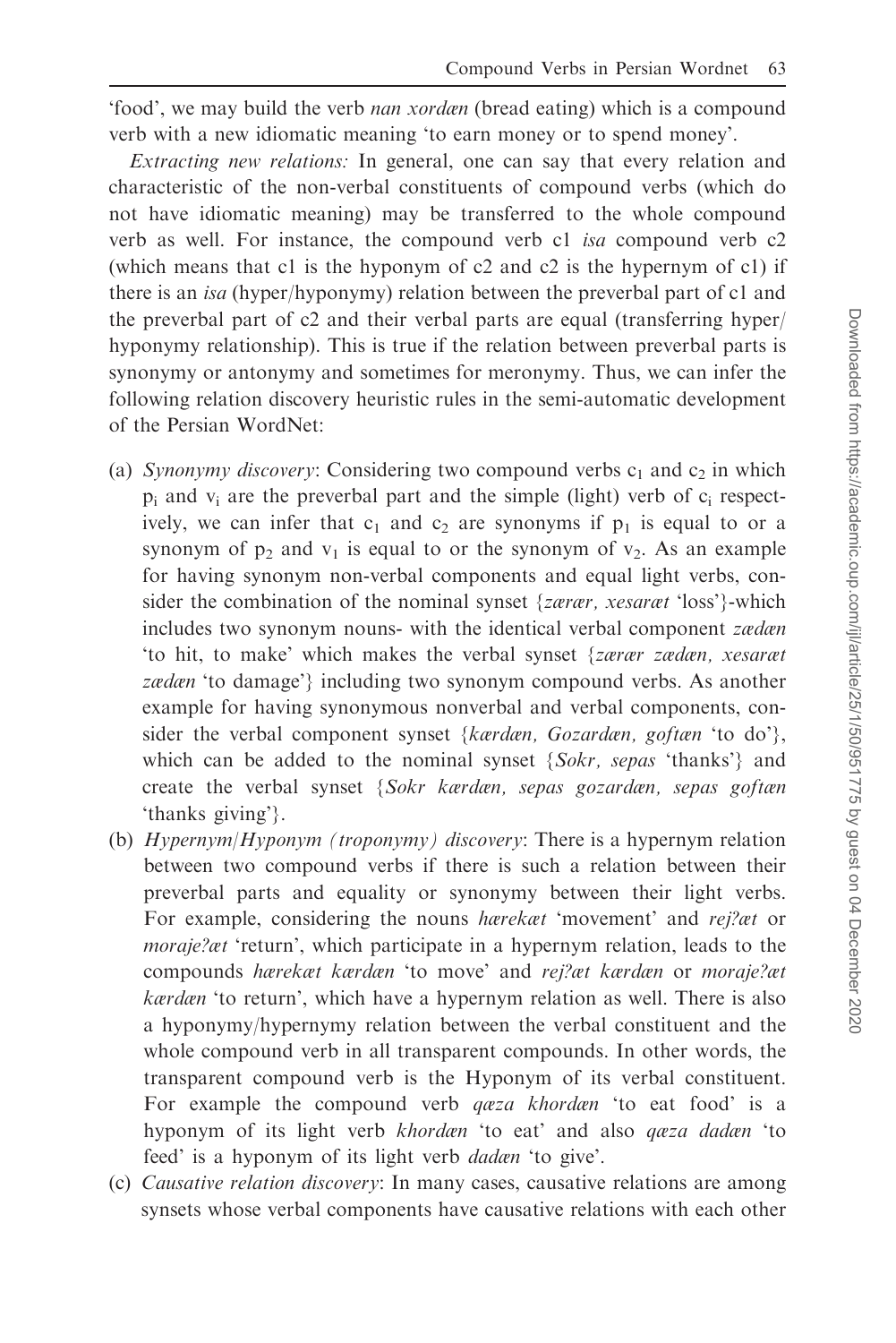(are causative/ non-causative alternations). We prepared a list of causative/ non-causative alternations of the verbal components, including for example, the following pairs:

| $ z$ <i>adan</i> $ $ | 'to strike'                  | $ \vert x$ ordæn $\vert$ | 'to receive' |
|----------------------|------------------------------|--------------------------|--------------|
| zædæn                | 'to strike'                  | - /didæn/                | 'to see'     |
|                      | <i>resandæn</i> / 'to carry' | - /didæn/                | 'to see'     |
|                      | <i>resandæn</i> / 'to carry' | $ \vert x \text{$ }      | 'to receive' |

Adding the same or synonymous non-verbal components to these pairs will result in compound verbs with causative relations. For example the following synsets  $(A)$  and  $(B)$  are made by adding the above alternations to the members of nominal synset {sædæme, lætme, asib 'hurt'}:

(A){/sædæme zædæn/, /sædæme resandæn/, /sædæme vared kærdæn/, /lætme zædæn/, /lætme resandæn/, /lætme vared kærdæn/, /asib resandæn/, /asib zædæn/, /gæzænd resandæn/ 'to hurt'}

(B) {/sædæme xordæn/, /sædæme didæn/, /lætme xordæn/, /lætme didæn/, /asib didæn/ 'to be hurt'}

- (d) Antonymy Discovery: compound verbs which are made from an adjective  $+$  verb have antonymy relations if their adjective parts have the same relation. For example the antonym nouns *bala* 'up' and *pa?in* 'down' are merged with the same light verb *ræftæn* 'to go' to form antonym compound verbs bala raftan 'to increase, go up' and pa?in ræftæn 'decrease, go down'.
- (e) Other relations: The transparent compound verbs have direct semantic relations to their non-verbal constituents. These relations sometimes extend to cover their neighbors (parents and children in the inclusion hierarchy). As an instance it can be seen that in direct object incorporation compounds, there is a potential-object-of relation between the hyponym and hypernym of the incorporated object and the verbal element. For example in qæza xordæn 'food eating', the non-verbal component qæza 'food' and all its hyponyms can potentially be object of the verb xordæn 'to eat' and so could be assumed in the selectional restrictions of the theme role (or object argument) for this verb.

# 5. Conclusion

In this paper, we discussed the structure, syntax and semantics of Persian compound verbs and described the Persian language specific features, which we need to consider in developing the Persian WordNet of verbs. In this process we obey the theoretical frameworks which consider a wide range of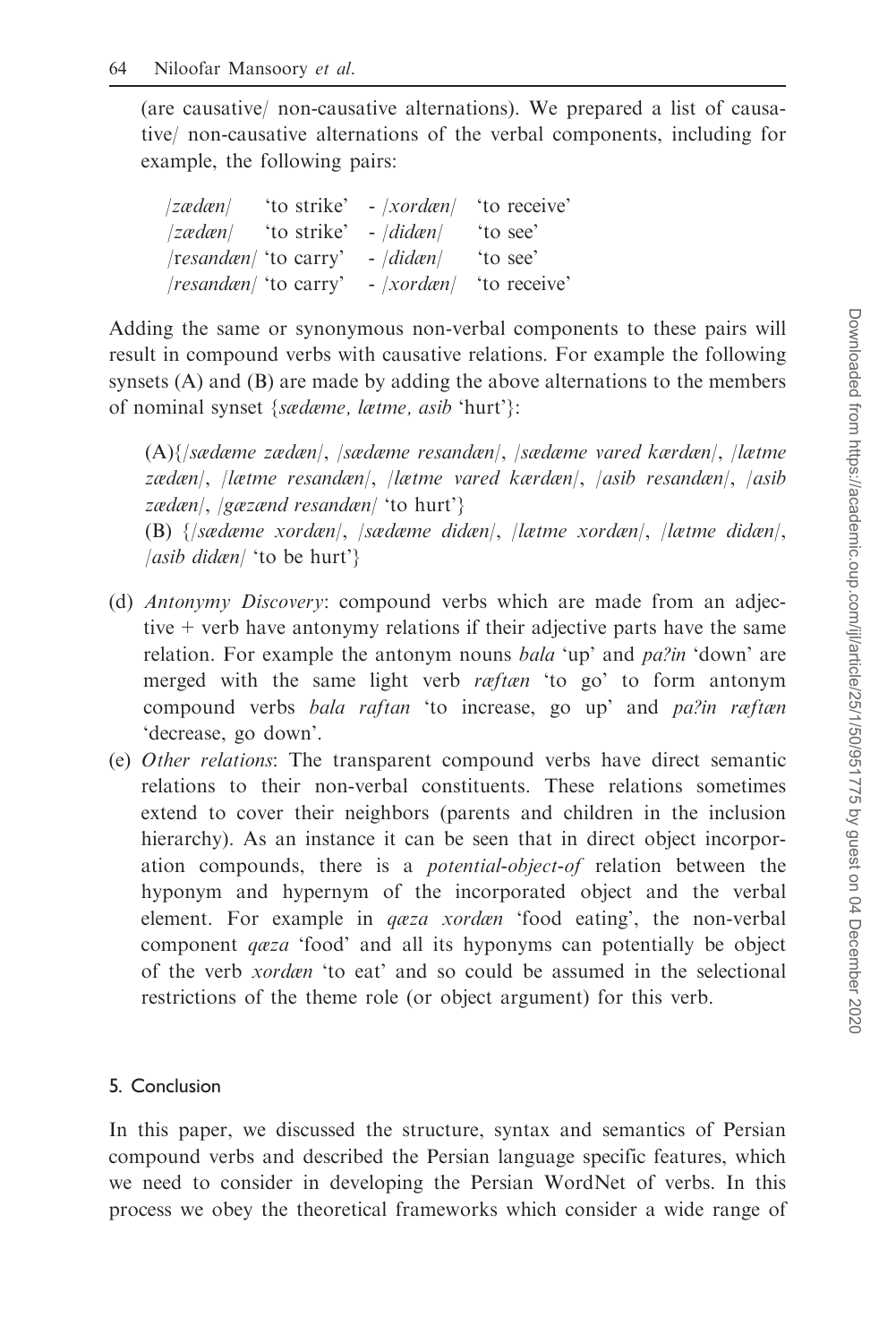<span id="page-15-0"></span>compound verbs as lexical phenomena rather than syntactic ones. This helps us to have richer synsets in which compound and simple verbs are present. It facilitates the next processes needed for Persian NLP with fewer efforts.

The paper shows the differences between the Persian and English verbal system as well. These differences make it hard to build the Persian WordNet directly from translating English synsets by an expand approach.

We also introduced some consequences of the discussions and their application in semi-automatic building of the Persian WorldNet of verbs. Extending the test environment, extracting new relations, and applying the results on FarsNet are among our ongoing tasks.

#### **Notes**

1 http://en.wikipedia.org/wiki/Persian\_language

2 The project is housed in Princeton's Cognitive Science Laboratory.

3 See 'WordNets in the world' at: http://www.globalWordNet.org.

4 [Dabir-Moghaddam \(1997\)](#page-16-0) does not refer to the concept of light verb in Persian compound verbs and among the verbal elements of these constructions, classifies stative budæn 'to be', inchoative shodæn 'to become', and causative kærdæn 'to make' as auxiliaries and mentions the fact that the compound verbs formed by these auxiliaries, constitute an open set. He also calls the other light verbs just verbs.

5 Direct Object Marker

6 xordæn has different literal meanings. One of them is 'to eat' and the other as mentioned in this example is 'to hit'.

7 A detailed study of semi-compositionality of the Persian complex predicates can be found in [Family \(2006\)](#page-16-0) and [Mansoory and Bijankhan \(2008\).](#page-16-0)

8 There is no overt definite marker in Persian. The subject position with no noun marker is construed as definite but the direct object non-referential bare nouns are distinguished from definite bare nouns by the presence of 'ra'.

9 In addition to these three classes, they also introduce the existence of another class of causatives named Discoursal Causatives in this language.

10 In Old Persian 'i' was also present in causative verbs. For example the causative form of this verb was 'pæranidæn', but in modern Persian 'i' is usually omitted after the addition of the causative morpheme.

#### References

- Agirre, E. and Ph. Edmonds, (eds) 2006. Word Sense Disambiguation: Algorithms and applications. Springer-Verlag, 1–28.
- Barjeste, D. 1998. Morphology, Syntax and Semantics of Persian Compound Verbs: A Lexical Approach. PhD Thesis, University of Illinois.
- Chakrabarti, D., M. Hemang, P. Ritwik, S. Vaijayanthi and B. Pushpak. 2008. 'Hindi Compound Verbs and their Automatic Extraction'. In D. Scott and H. Uszkoreit (eds), Proceedings of International Conference on Computational Linguistics (COLING). 27–30.
- Comrie, B. 1992. Language Universals and Linguistic Typology: Syntax and Morphology. 2nd edition. Blackwell.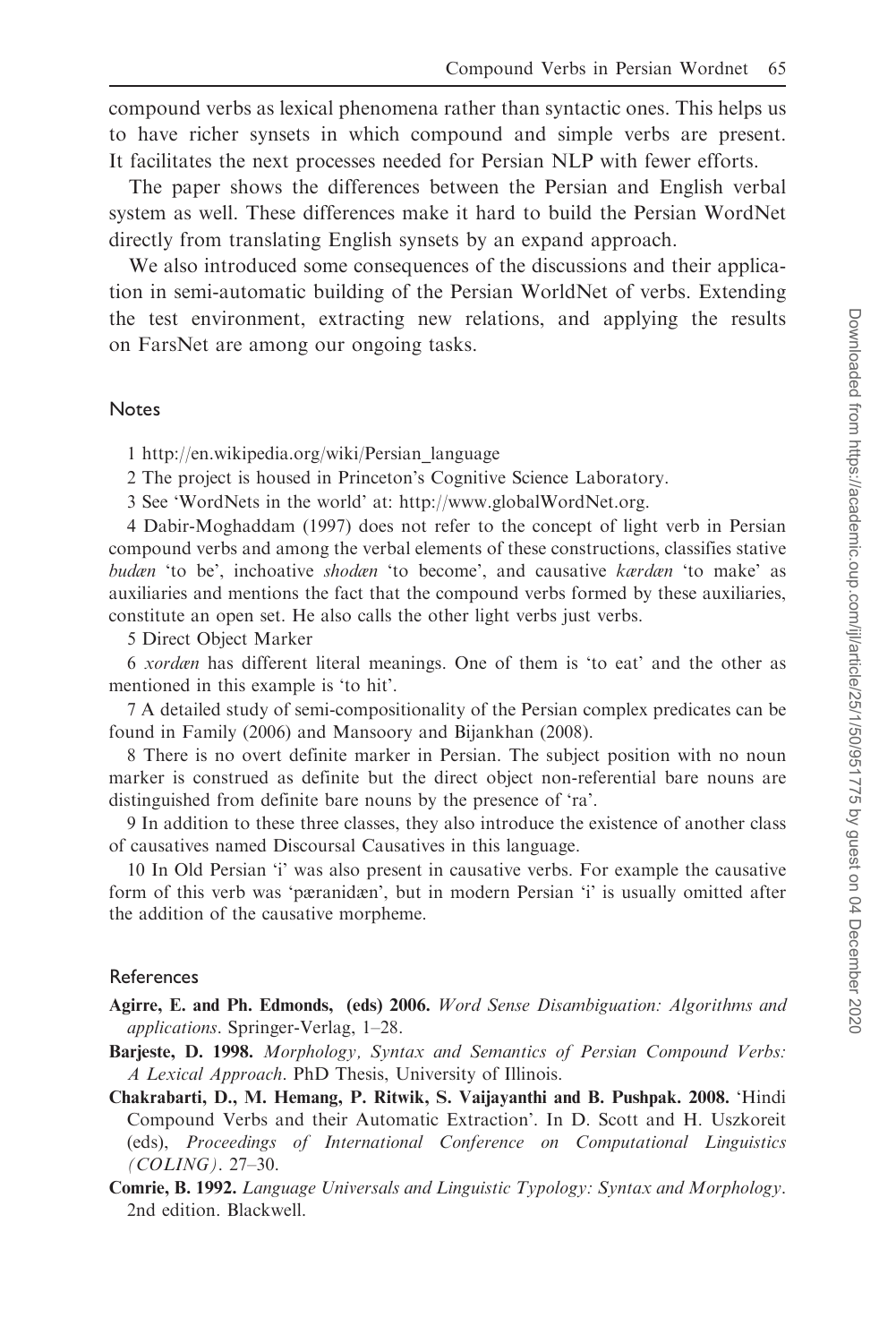- <span id="page-16-0"></span>Dabir-Moghaddam, M. 1982. Syntax and Semantics of Causative Constructions in Persian. PhD Thesis, University of Illinois.
- Dabir-Moghaddam, M. 1997. 'Compound Verbs in Persian.' Studies in the Linguistic Science, 27.2: 25–59.
- Family, N. 2006. An Interface Account of Light Verb Construction in Persian. PhD Thesis, Ecole des Hautes Etudes en Sciences Sociales- Paris.
- Famian, A. and D. Aghajaney. 2006. 'Towards Building a WordNet for Persian Adjectives'. In P. Sojka, K. Choi, Ch. Fellbaum and P. Vossen (eds), Proceedings of the 3rd Global WordNet Conference. South Korea: 307–308.
- Fellbaum, C. (ed.) 1998. WordNet: An Electronic Lexical Database. MIT Press.
- Golfam, A. and S. Bahrami-Khorshid. 2009. 'Causation as a Mental Process.' Pazhuhesh-e Zabanha-ye Khareji, 49: 125–139.
- Kageyama, T. 1993. Grammar and Word Formation. Tokyo: Hitsuji Shobo.
- Karimi, S. 1997. 'Persian Complex Verbs: Idiomatic or Compositional.' Lexicology, 3: 273–318.
- Karimi-Doostan, G. 1997. Light Verb Construction in Persian. PhD Thesis, University of Essex.
- Karimi-Doostan, G. 2005. 'Light Verbs and Structural Case.' Lingua, 115: 1737–1756.
- Keyvan, F., H. Borjan, M. Kasheff and C. Fellbaum. 2006. Developing PersiaNet: The Persian Wordnet. In P. Sojka, K. Choi, Ch. Fellbaum and P. Vossen (eds), Proceedings of the 3rd Global WordNet Conference. South Korea: 315–318.
- Mahootian, Sh. 1997. Persian. Routledge.
- Mansoory, N. 2008. Semantic Representation of Complex Verbs in Persian WordNet. PhD Thesis, Tehran University.
- Mansoory, N. and M. Bijankhan. 2008. 'The Possible Effects of Persian Light Verb Constructions on Persian WordNet'. In A. Tanács, D. Csendes, V. Vincze, Ch. Fellbaum and P. Vossen (eds), Proceedings of the 4th Global WordNet Conference (GWC 2008). Szeged, Hungary: 297–303.
- Megerdoomian, K. 2002. Beyond Words and Phrases: A Unified Theory of Predicate Composition. PhD Thesis, University of Southern California.
- Megerdoomian, K. 2004. 'A Semantic Template for Light Verb Constructions' Proceedings of First Workshop on Persian Language and Computers. Tehran, Iran.
- Miller, G.A. 1995. 'WordNet: a Lexical Database for English.' Communications of the ACM archive, 38.11: 39–41.
- Mohammad, J. and S. Karimi. 1992. 'Light Verbs are Taken over Complex Verbs in Persian'. In J.A. Nevis and V. Samiian (eds), *Proceedings of WECOL5*, 195–212.
- Morato, J., M. Marzal, J. Liorens and J. Moreiro. 2004. 'Wordnet Applications'. In P. Sojka, K. Pala, P. Smrz, Ch. Fellbaum and P. Vossen (eds), Proceedings of the 2nd Global WordNet Conference (GWC 2004). Brno, Czech Republic: 270–278.
- Ramchand, G. 2008. Verb Meaning and the Lexicon: A First Phase Syntax. Cambridge University Press.
- Rouhizadeh, M., M. Assi and M. A. Yarmohamadi. 2007. 'Designing Persian Verbs WordNet'. In M. DabirMoghaddam, M. Assi, A. Golfam and Y. Modarresi (eds), Proceedings of the 7th Iranian Conference on Linguistics. Tehran, Iran: 518–530.
- Rouhizadeh, M., M. Shamsfard and M. A. Yarmohamadi. 2008. 'Building a WordNet for Persian Verbs'. In A. Tanács, D. Csendes, V. Vincze, Ch. Fellbaum and P. Vossen (eds), Proceedings of the 4th Global WordNet conference (GWC 2008). Szeged. Hungary: 406–412.